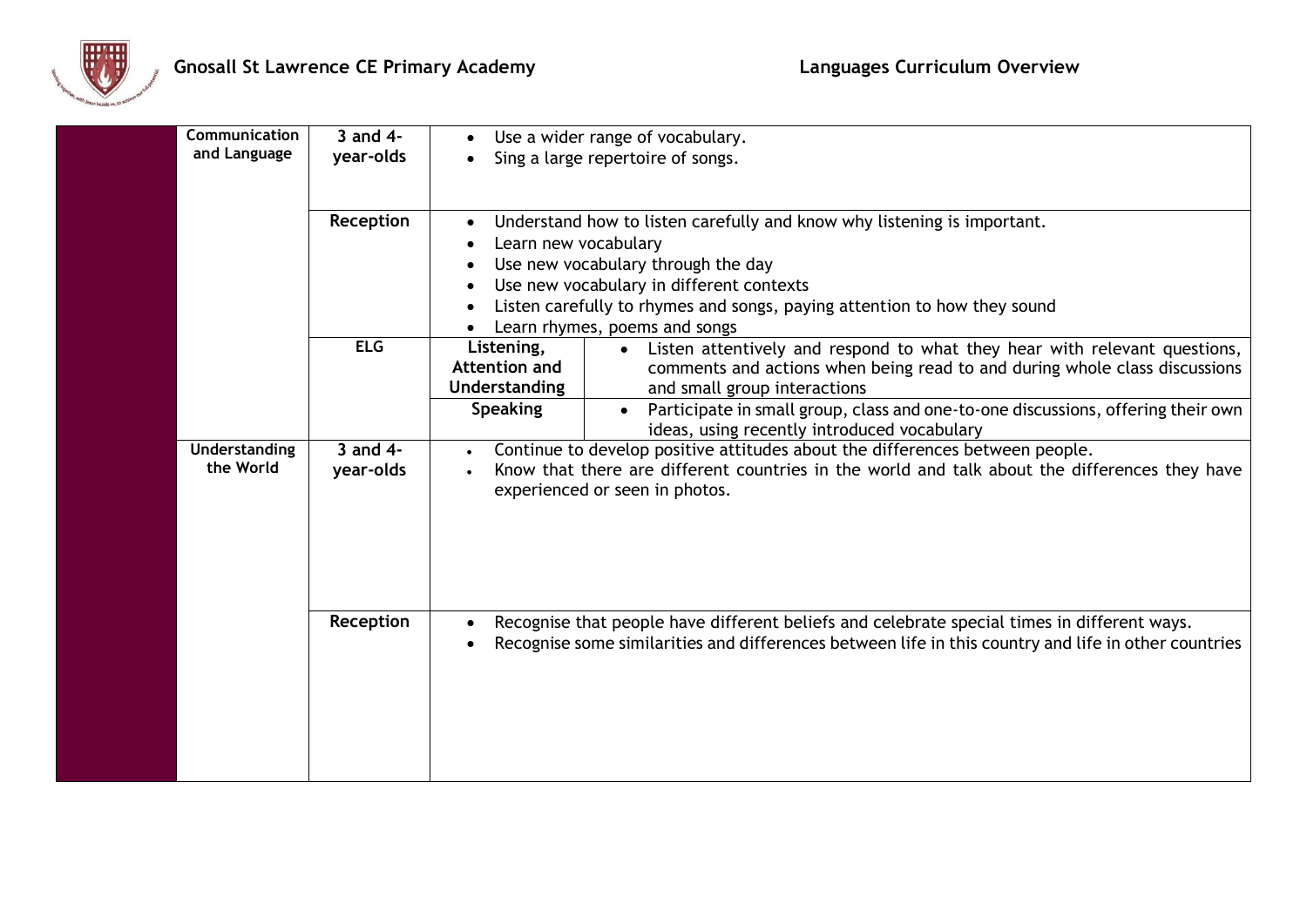| People,<br><b>ELG</b><br><b>Culture</b><br>and<br><b>Communities</b> | Know some similarities and differences between different religious and<br>cultural communities in this country, drawing on their experiences and what  <br>has been read in class.<br>Explain some similarities and differences between life in this country and<br>life in other countries, drawing on knowledge from stories, non-fiction texts<br>and - when appropriate - maps. |
|----------------------------------------------------------------------|-------------------------------------------------------------------------------------------------------------------------------------------------------------------------------------------------------------------------------------------------------------------------------------------------------------------------------------------------------------------------------------|
|----------------------------------------------------------------------|-------------------------------------------------------------------------------------------------------------------------------------------------------------------------------------------------------------------------------------------------------------------------------------------------------------------------------------------------------------------------------------|

Although we do not explicitly teach modern foreign languages (specifically French) in Reception, the work on Communication and Language in EYFS forms an essential platform for subsequent learning. Additionally, as Personal, Social and Emotional Development is a Prime Area, practitioners take into account languages spoken at home and incorporate these into the environment where appropriate. As part of children's work on Understanding of the World, children have opportunities to learn about other countries, cultures and religions, thus broadening their intercultural awareness.

| Autumn 1                                                                                                                    | Autumn 2                                                                                                                                | Spring 1           | Spring 1                                                                   | Spring 2         | Spring 2                                | Summer 1         | Summer 2          | Summer 2  |
|-----------------------------------------------------------------------------------------------------------------------------|-----------------------------------------------------------------------------------------------------------------------------------------|--------------------|----------------------------------------------------------------------------|------------------|-----------------------------------------|------------------|-------------------|-----------|
| All about me                                                                                                                | Sparkle & shine                                                                                                                         | <b>Superheroes</b> | Arctic                                                                     | <b>Dinosaurs</b> | Pets                                    | Julia            | <b>Minibeasts</b> | Under the |
| Focus<br>on<br>individual<br>background<br>and<br>connections<br>links to<br>or.<br>other<br>countries<br>and<br>languages. | Focus<br>on<br>celebrations<br>different<br>from<br>faiths<br>and<br>cultures:<br>how<br>are we different<br>and how are we<br>similar. |                    | Focus on<br>countries in<br>the Arctic<br>and how<br>people live<br>there. |                  | Animals<br>from<br>around the<br>world. | <b>Donaldson</b> |                   | sea       |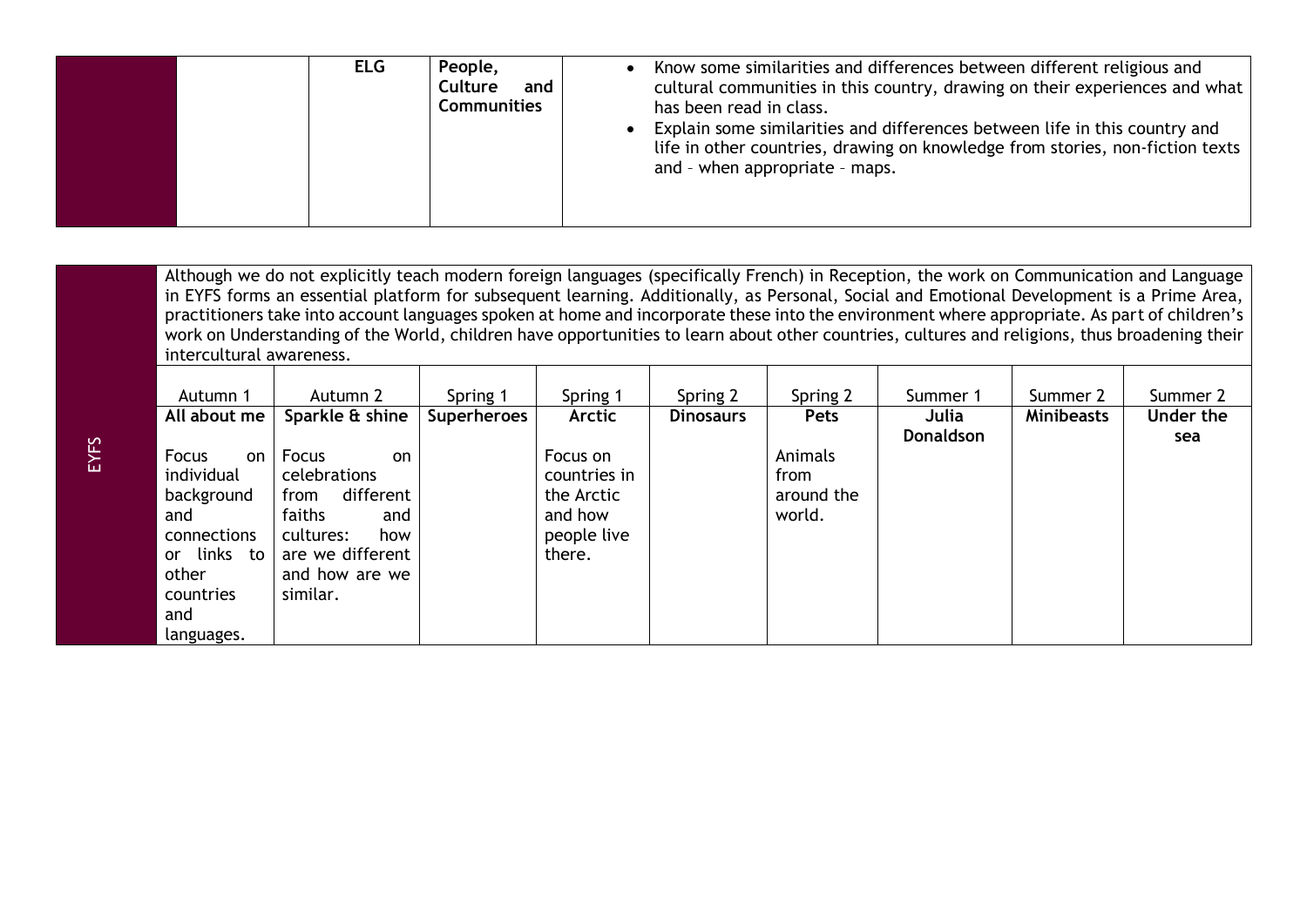|          | 2-Year<br>cycle | Autumn Term                                                                                                                                                                                                                                                                                                                                                                                                           | <b>Spring Term</b>                                                                                                                                                                                                                                                                                                                                                                                                                                                        | Summer Term                                                                                                                                                                                                                                                    |
|----------|-----------------|-----------------------------------------------------------------------------------------------------------------------------------------------------------------------------------------------------------------------------------------------------------------------------------------------------------------------------------------------------------------------------------------------------------------------|---------------------------------------------------------------------------------------------------------------------------------------------------------------------------------------------------------------------------------------------------------------------------------------------------------------------------------------------------------------------------------------------------------------------------------------------------------------------------|----------------------------------------------------------------------------------------------------------------------------------------------------------------------------------------------------------------------------------------------------------------|
|          | Cycle A         | All about me<br>Je parle francais<br>Children will familiarise themselves with the<br>French flag. They will also use some simple<br>greetings, be able to introduce themselves<br>using 'je m'appelle' and state where they live<br>using 'j'habite'. They will begin to ask how<br>somebody is, using 'ca va?' and respond<br>Children will<br>accordingly.<br>be<br>given<br>opportunities to recall numbers 0-10. | <b>Sensational Safari</b><br>Les couleurs<br>Children will learn colour names, showing<br>their understanding through a range of<br>games and activities. They will progress to<br>labelling items using colour names.                                                                                                                                                                                                                                                    | <b>Rescuers and Explorers</b><br>Les animaux<br>Children will start to learn different animal<br>names. They will be given opportunities to<br>build on their previous colour work by<br>describing the animals<br>using<br>'silly<br>sentences'.              |
| Year 1/2 | Cycle B         | The Big Build<br>Ma famille<br>This unit will encourage children to learn the<br>names of some family members and say who is<br>in their family. They will build upon prior<br>learning, furthering their understanding of 'je<br>m'appelle' to consider how male or female<br>family members would be introduced.                                                                                                    | <b>Travel and Transport</b><br>Les jours de la semaine, les mois et la<br>meteo<br>The lessons will focus on learning the days of<br>the week and months of the year.<br>Children will be given opportunities to put<br>their prior learning (numbers, days of the<br>week and months of the year) in context by<br>learning how to say when their birthday is<br>and how old they are.<br>They will learn the basic weathers and how<br>to say what the weather is like. | <b>Under the Sea</b><br>Les parties du corps<br>Children will learn the names of some body<br>parts and apply their understanding through<br>labelling pictures. They will be given an<br>opportunity to learn and sing 'Heads,<br>Shoulders, Knees and Toes'. |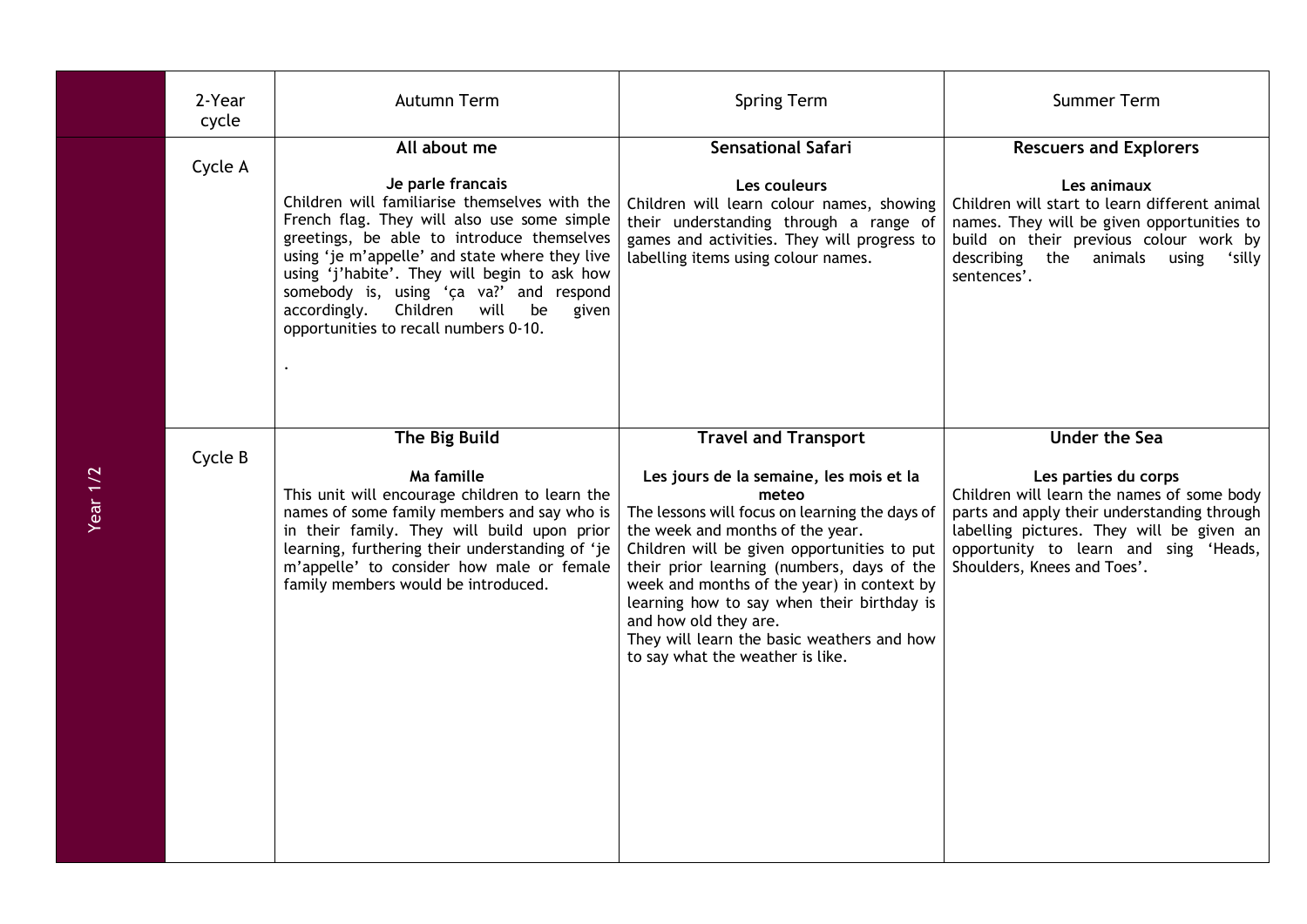|            |         | <b>Prehistoric Britain</b>                                                                                                                                                                                                                                                                                 | Around the world in 80 days                                                                                                                                                                                                                                                                                 | Look what they left behind                                                                                                                                                                                                                                                                                                                                                                                                                                                                                                                                        |
|------------|---------|------------------------------------------------------------------------------------------------------------------------------------------------------------------------------------------------------------------------------------------------------------------------------------------------------------|-------------------------------------------------------------------------------------------------------------------------------------------------------------------------------------------------------------------------------------------------------------------------------------------------------------|-------------------------------------------------------------------------------------------------------------------------------------------------------------------------------------------------------------------------------------------------------------------------------------------------------------------------------------------------------------------------------------------------------------------------------------------------------------------------------------------------------------------------------------------------------------------|
|            | Cycle A | <b>Getting to Know You</b><br>Children will learn about basics of the French<br>language. They will learn to greet each other,<br>exchange names, ask how someone is, count<br>to 10 and say how old they are.                                                                                             | <b>Food Glorious Food</b><br>This 'food' themed unit pack uses an easy-<br>to-follow story as its inspiration. By joining<br>in with the story, the children will learn the<br>vocabulary for a range of food, to express<br>likes and dislikes, and to count and use<br>plural nouns.                      | <b>Our School</b><br>This unit will teach the children key<br>vocabulary and phrases around the theme<br>of school. They will learn vocabulary of<br>school places and objects, they will take<br>part in a PE lesson conducted mostly in<br>French and will combine learning to express<br>preferences.                                                                                                                                                                                                                                                          |
| Year $3/4$ |         | A place for everything                                                                                                                                                                                                                                                                                     | <b>Terrible Tudors</b>                                                                                                                                                                                                                                                                                      | <b>Amazing Amazon</b>                                                                                                                                                                                                                                                                                                                                                                                                                                                                                                                                             |
|            | Cycle B | <b>All Around Town</b><br>In this unit, the children will learn to develop<br>their intercultural understanding by being<br>introduced to the sights of some typical<br>French cities. They will also learn to describe<br>places in a town, count to 100 and give their<br>address in French.             | On the Move<br>Children will learn to develop their<br>conversational skills via some new topics:<br>transport, direction and movement. They<br>will learn to conjugate the high-frequency<br>verb 'to go' and use it in context.                                                                           | What's the Time?<br>In this unit, children will learn how to tell<br>the time: o'clock, half past, quarter past<br>and quarter to. They will learn how to read<br>timetables and TV schedules and answer<br>simple questions about these. The unit is<br>drawn together with a final lesson which is<br>a mathematics lesson, calculating the<br>difference between two times.                                                                                                                                                                                    |
|            |         | <b>Greeks and Stars</b>                                                                                                                                                                                                                                                                                    | <b>Mountain and Rivers</b>                                                                                                                                                                                                                                                                                  | <b>The Victorians</b>                                                                                                                                                                                                                                                                                                                                                                                                                                                                                                                                             |
| Year 5/6   | Cycle A | <b>Ourselves</b><br>Children will learn to describe their own<br>appearance and are introduced to some key<br>grammatical features of French, such as the<br>position of adjectives. They will have the<br>opportunity to talk about their emotions and<br>health, increasing their conversational skills. | <b>Family and Friends</b><br>Children will expand their vocabulary and<br>consolidate their understanding of<br>descriptive language, including subjective<br>descriptions. They will learn how French<br>adjectives must 'agree' with the noun they<br>describe, in relation to both number and<br>gender. | This is France<br>Children will learn key vocabulary related<br>to France and, in particular, Paris. They<br>will learn specific vocabulary to describe<br>France's neighbours and positions/distances<br>of a variety of cities. They will learn the<br>French names for famous French landmarks<br>and how to describe what people do when<br>they visit Paris. They will also learn about<br>famous French people and the French<br>names for the areas they are/were famous<br>for. They will also learn key phrases for<br>themes that run through the unit. |
|            | Cycle B | <b>War and Conflict</b>                                                                                                                                                                                                                                                                                    | <b>Angry Earth</b>                                                                                                                                                                                                                                                                                          | Who's your Mummy?                                                                                                                                                                                                                                                                                                                                                                                                                                                                                                                                                 |
|            |         | Shopping                                                                                                                                                                                                                                                                                                   | <b>Holidays and Hobbies</b>                                                                                                                                                                                                                                                                                 | Visit a French Town                                                                                                                                                                                                                                                                                                                                                                                                                                                                                                                                               |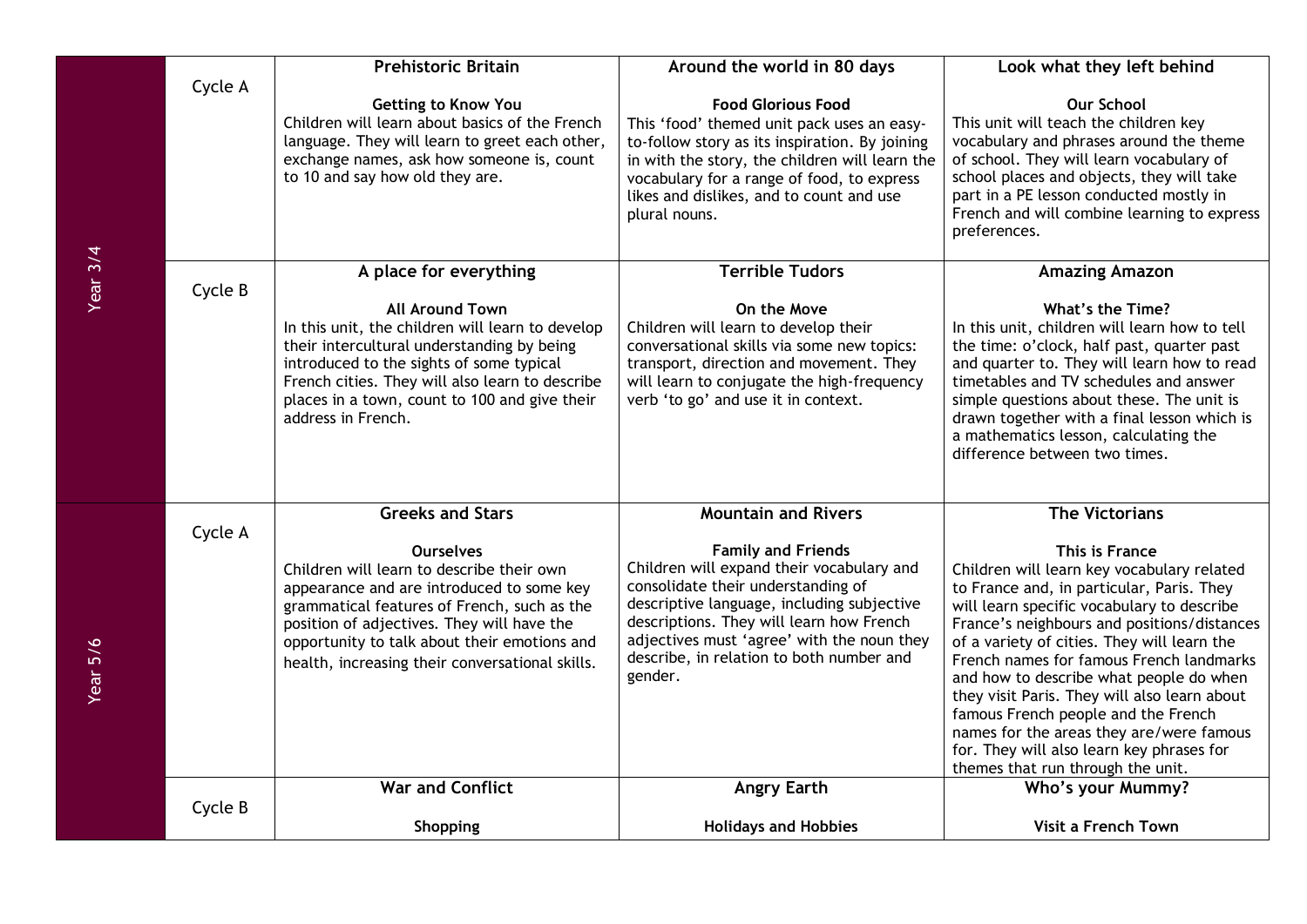| Children will learn how to use the nuances of<br>colour when describing the colours of clothes<br>and how to use prepositional language. They<br>will learn key phrases for asking the questions<br>needed when going shopping. The unit<br>concludes with a role play lesson, where<br>children will take on the roles of shoppers and<br>shopkeepers. | Children will learn key vocabulary related<br>to holidays, weather and seasons, sports<br>and hobbies. They will learn specific<br>vocabulary of how to say what the weather<br>is like, temperatures, names of different<br>sports and hobbies. They will learn key<br>phrases connected to the themes. | Children will learn about areas such as<br>places in a town, directions, homes and<br>numbers to develop their speaking and<br>listening abilities. They will have more<br>focused practice using bilingual dictionaries<br>and increase their understanding of word<br>classes and other grammatical features of<br>the language. The unit includes lots of<br>opportunities for using songs, stories, art<br>and drama to make the learning fun,<br>engaging and memorable. |
|---------------------------------------------------------------------------------------------------------------------------------------------------------------------------------------------------------------------------------------------------------------------------------------------------------------------------------------------------------|----------------------------------------------------------------------------------------------------------------------------------------------------------------------------------------------------------------------------------------------------------------------------------------------------------|-------------------------------------------------------------------------------------------------------------------------------------------------------------------------------------------------------------------------------------------------------------------------------------------------------------------------------------------------------------------------------------------------------------------------------------------------------------------------------|
|---------------------------------------------------------------------------------------------------------------------------------------------------------------------------------------------------------------------------------------------------------------------------------------------------------------------------------------------------------|----------------------------------------------------------------------------------------------------------------------------------------------------------------------------------------------------------------------------------------------------------------------------------------------------------|-------------------------------------------------------------------------------------------------------------------------------------------------------------------------------------------------------------------------------------------------------------------------------------------------------------------------------------------------------------------------------------------------------------------------------------------------------------------------------|

## **Progression of Skills in Languages**

|           | Y3/4                                                                                                                                                                                                | Y5/6                                                                                                                                                                                                      |
|-----------|-----------------------------------------------------------------------------------------------------------------------------------------------------------------------------------------------------|-----------------------------------------------------------------------------------------------------------------------------------------------------------------------------------------------------------|
|           | <b>KS2 Languages National Curriculum</b><br>Children listen attentively to spoken language and show understanding<br>by joining in and responding. Aut A Sum A Aut B Sum B                          | <b>KS2 Languages National Curriculum</b><br>Children listen attentively to spoken language and show understanding by joining<br>in and responding. Aut A Sum B                                            |
|           | Children can:                                                                                                                                                                                       | Children can:                                                                                                                                                                                             |
|           | repeat modelled words; show                                                                                                                                                                         | listen and show understanding of simple sentences containing familiar words                                                                                                                               |
|           | listen and understanding of single words through physical response;                                                                                                                                 | through physical response;                                                                                                                                                                                |
| Oracy     | repeat modelled short phrases;<br>listen and show understanding of short phrases through physical response.                                                                                         | listen and understand the main points from short, spoken material in French;<br>listen and understand the main points and some detail from short, spoken material in<br>French.                           |
| Speaking/ | <b>KS2 Languages National Curriculum</b><br>Children engage in conversation; ask and answer questions; express opinions<br>and respond to those of others; seek clarification and help. Spr A Sum A | <b>KS2 Languages National Curriculum</b><br>Children engage in conversation; ask and answer questions; express opinions and<br>respond to those of others; seek clarification and help. Spr A Sum A Aut B |
|           | Aut A                                                                                                                                                                                               | Children can:                                                                                                                                                                                             |
| and       | Children can:                                                                                                                                                                                       | engage in a short conversation using a range of simple, familiar questions;                                                                                                                               |
|           | recognise a familiar question and respond with a simple rehearsed response;                                                                                                                         | ask and answer more complex questions with a scaffold of responses;                                                                                                                                       |
| Listening | ask and answer a simple and familiar question with a response;                                                                                                                                      | express a wider range of opinions and begin to provide simple justification;                                                                                                                              |
|           | express simple opinions such as likes, dislikes and preferences;                                                                                                                                    | converse briefly without prompts.                                                                                                                                                                         |
|           | ask and answer at least two simple and familiar questions with a response.                                                                                                                          |                                                                                                                                                                                                           |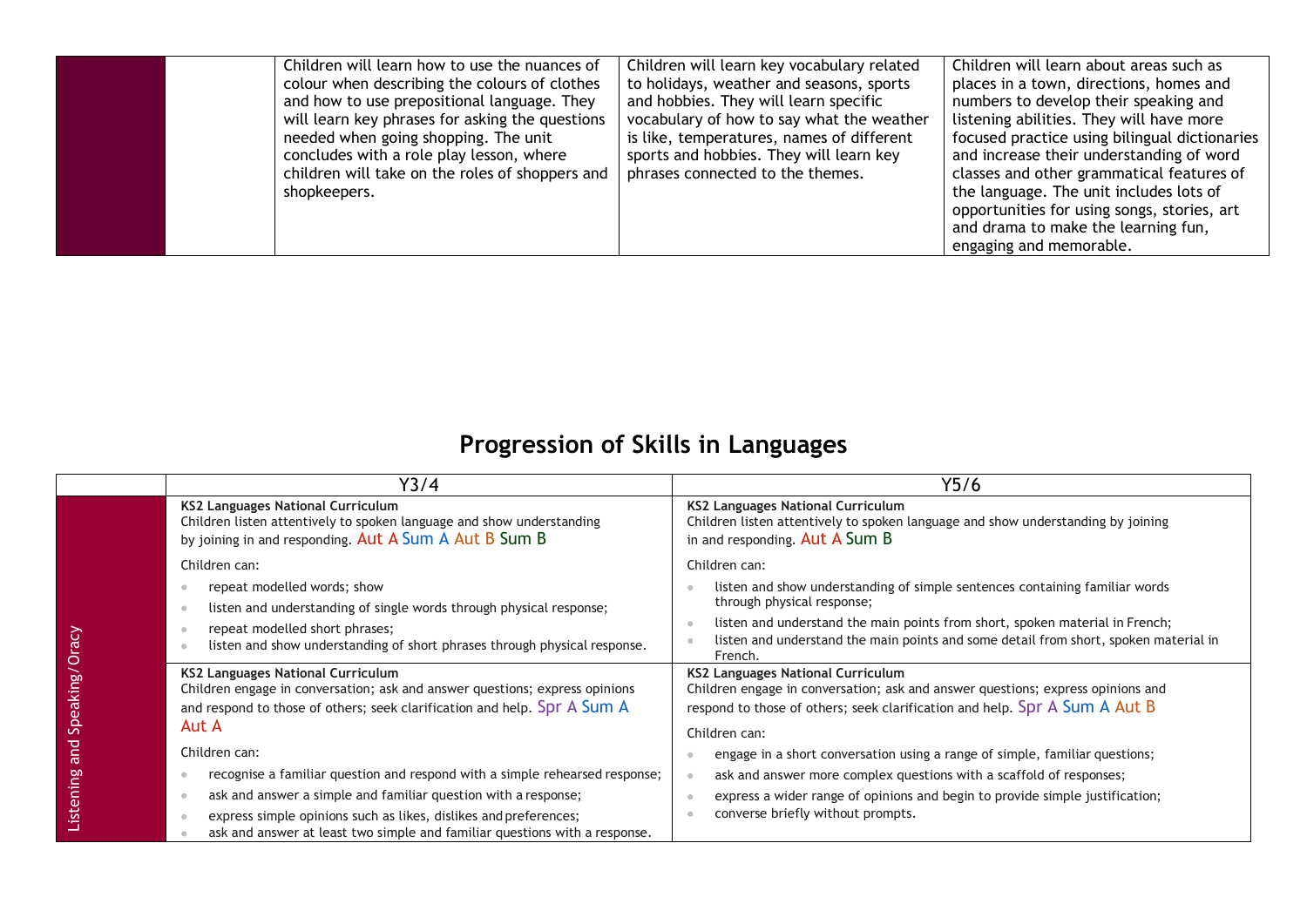| <b>KS2 Languages National Curriculum</b><br>Children speak in sentences, using familiar vocabulary, phrases and basic<br>language structures. Aut A Sum A Spr B Sum B | <b>KS2 Languages National Curriculum</b><br>Children speak in sentences, using familiar vocabulary, phrases and basic language<br>structures. Spr A Aut B Spr B |
|-----------------------------------------------------------------------------------------------------------------------------------------------------------------------|-----------------------------------------------------------------------------------------------------------------------------------------------------------------|
| Children can:                                                                                                                                                         | Sum B                                                                                                                                                           |
| name objects and actions and may link words with a simple connective;                                                                                                 | Children can:                                                                                                                                                   |
| use familiar vocabulary to say a short sentence using a language scaffold;                                                                                            | say a longer sentence using familiar language;<br>$\bullet$                                                                                                     |
| speak about everyday activities and interests;                                                                                                                        | use familiar vocabulary to say several longer sentences using a language scaffold;<br>$\bullet$                                                                 |
| refer to recent experiences or future plans.<br>$\bullet$                                                                                                             | refer to everyday activities and interests, recent experiences and future plans;<br>$\bullet$<br>vary language and produce extended responses.                  |
| <b>KS2 Languages National Curriculum</b>                                                                                                                              | <b>KS2 Languages National Curriculum</b>                                                                                                                        |
| Children develop accurate pronunciation and intonation so that others                                                                                                 | Children develop accurate pronunciation and intonation so that others understand when they                                                                      |
| understand when they are using familiar words and phrases. Sum B                                                                                                      | are using familiar words and phrases. Aut A Spr B                                                                                                               |
| Children can:                                                                                                                                                         |                                                                                                                                                                 |
| identify individual sounds in words and pronounce accurately when                                                                                                     | Children can:                                                                                                                                                   |
| modelled;<br>start to recognise the sound of some letter strings in familiar words and                                                                                | pronounce familiar words accurately using knowledge of letter string sounds to<br>support, observing silent letter rules;                                       |
| pronounce when modelled;                                                                                                                                              | appreciate the impact of accents and elisions on sound and apply increasingly<br>$\ddot{\phantom{a}}$<br>confidently when pronouncing words;                    |
| adapt intonation to ask questions or give instructions;                                                                                                               |                                                                                                                                                                 |
| show awareness of accents, elisions and silent letters; begin to pronounce<br>$\circ$<br>words accordingly.                                                           | start to predict the pronunciation of unfamiliar words in a sentence using knowledge of<br>$\bullet$<br>letter strings, liaison and silent letter rules;        |
|                                                                                                                                                                       | adapt intonation, for example to mark questions and exclamations.                                                                                               |
| <b>KS2 Languages National Curriculum</b>                                                                                                                              | <b>KS2 Languages National Curriculum</b>                                                                                                                        |
| Children present ideas and information orally to a range of audiences. Aut B                                                                                          | Children present ideas and information orally to a range of audiences. Spr A Aut B                                                                              |
| Spr B                                                                                                                                                                 | Children can:                                                                                                                                                   |
| Children can:                                                                                                                                                         | manipulate familiar language to present ideas and information in simple sentences;                                                                              |
| name nouns and present a simple rehearsed statement to a partner;                                                                                                     | present a range of ideas and information, using prompts, to a partner or a small<br>$\bullet$                                                                   |
| present simple rehearsed statements about themselves, objects and people                                                                                              | group of people;<br>present a range of ideas and information, without prompts, to a partner or a group of<br>$\bullet$                                          |
| to a partner;<br>present ideas and information in simple sentences using familiar and                                                                                 | people.                                                                                                                                                         |
| rehearsed language to a partner or a small group of people.                                                                                                           |                                                                                                                                                                 |
| <b>KS2 Languages National Curriculum</b>                                                                                                                              | <b>KS2 Languages National Curriculum</b>                                                                                                                        |
| Children describe people, places, things and actions orally.                                                                                                          | Children describe people, places, things and actions orally. Spr A                                                                                              |
| Children can:                                                                                                                                                         | Children can:                                                                                                                                                   |
| say simple familiar words to describe people, places, things and actions<br>using a model;                                                                            | say several simple sentences containing adjectives to describe people, places,<br>things and actions using a language scaffold;                                 |
| say a simple phrase that may contain an adjective to describe people,<br>places, things and actions using a language scaffold;                                        | manipulate familiar language to describe people, places, things and actions, maybe<br>$\ddot{\phantom{a}}$<br>using a dictionary;                               |
| say one or two short sentences that may contain an adjective to describe<br>people, places, things and actions.                                                       | use a wider range of descriptive language in their descriptions of people, places, things<br>and actions.                                                       |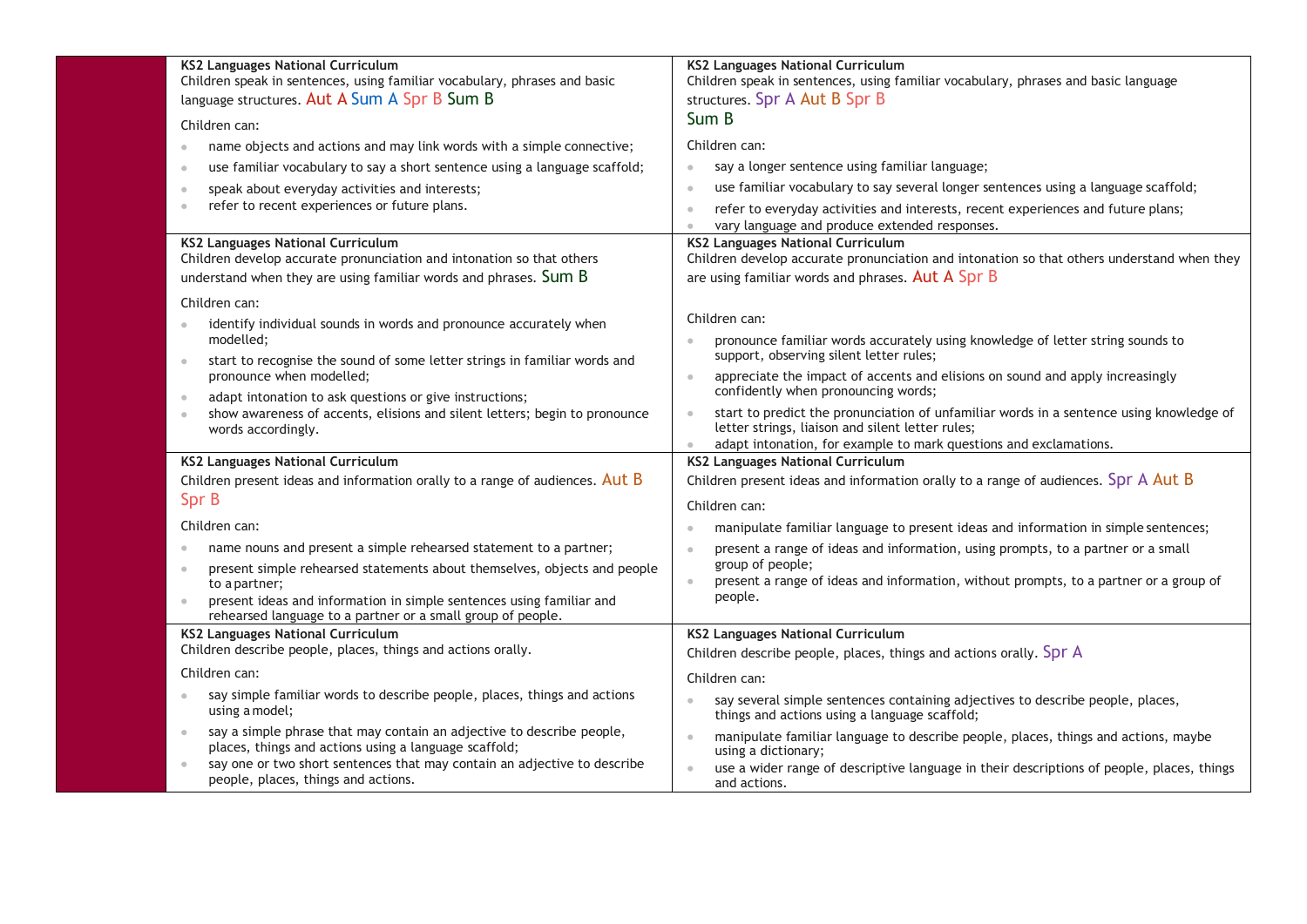| $\overline{Y}$ 3/4                                                                                                                                                                                                       | Y5/6                                                                                                                                                                                                                                                                     |
|--------------------------------------------------------------------------------------------------------------------------------------------------------------------------------------------------------------------------|--------------------------------------------------------------------------------------------------------------------------------------------------------------------------------------------------------------------------------------------------------------------------|
| <b>KS2 Languages National Curriculum</b><br>Children read carefully and show understanding of words, phrases and simple<br>writing. Spr B                                                                                | <b>KS2 Languages National Curriculum</b><br>Children read carefully and show understanding of words, phrases and simple writing. Aut B<br>Spr B                                                                                                                          |
| Children can:                                                                                                                                                                                                            |                                                                                                                                                                                                                                                                          |
| read and show understanding of familiar single words;<br>read and show understanding of simple phrases and sentences containing familiar<br>words.                                                                       | Children can:<br>read and show understanding of simple sentences containing familiar and some<br>unfamiliar language;                                                                                                                                                    |
|                                                                                                                                                                                                                          | read and understand the main points from short, written material;<br>$\bullet$<br>read and understand the main points and some detail from short, written material                                                                                                       |
| KS2 Languages National Curriculum<br>Children broaden their vocabulary and develop their ability to understand<br>new words that are introduced into familiar written material, including<br>through using a dictionary. | <b>KS2 Languages National Curriculum</b><br>Children broaden their vocabulary and develop their ability to understand new words<br>that are introduced into familiar written material, including through using a<br>dictionary. Spr A Sum A Aut B                        |
| Children can:                                                                                                                                                                                                            | Children can:                                                                                                                                                                                                                                                            |
| use strategies for memorisation of vocabulary;<br>$\bullet$<br>make links with English or known language to work out the meaning of new<br>$\oplus$                                                                      | use a range of strategies to determine the meaning of new words (links with<br>known language, cognates, etymology, context);                                                                                                                                            |
| words;<br>use context to predict the meaning of new words;<br>$\bullet$<br>begin to use a bilingual dictionary to find the meaning of individual words in<br>French and English.                                         | use a bilingual dictionary to identify the word class;<br>$\blacksquare$<br>use a bilingual paper/online dictionary to find the meaning of unfamiliar words and<br>$\bullet$<br>phrases in French and in English.                                                        |
| <b>KS2 Languages National Curriculum</b><br>Children develop accurate pronunciation and intonation so that others                                                                                                        | <b>KS2 Languages National Curriculum</b><br>Children develop accurate pronunciation and intonation so that others understand when                                                                                                                                        |
| understand when they are reading aloud familiar words and phrases. Aut A                                                                                                                                                 | they are reading aloud familiar words and phrases. Aut A                                                                                                                                                                                                                 |
| Children can:                                                                                                                                                                                                            | Children can:                                                                                                                                                                                                                                                            |
| identify individual sounds in words and pronounce accurately when<br>$\oplus$<br>modelled;                                                                                                                               | read and pronounce familiar words accurately using knowledge of letter string<br>sounds to support, observing silent letter rules;                                                                                                                                       |
| start to read and recognise the sound of some letter strings in<br>$\oplus$<br>familiar words and pronounce when modelled;                                                                                               | appreciate the impact of accents and elisions on sound and apply increasingly<br>$\bullet$<br>confidently when pronouncing words;                                                                                                                                        |
| adapt intonation to ask questions;<br>$\circ$<br>show awareness of accents, elisions and silent letters; begin to pronounce<br>$\bullet$<br>words accordingly.                                                           | start to predict the pronunciation of unfamiliar words in a sentence using knowledge of<br>$\bullet$<br>letter strings, liaison and silent letter rules;<br>adapt intonation for example to mark questions and exclamations in a short, written<br>$\bullet$<br>passage. |
| <b>KS2 Languages National Curriculum</b><br>Children write phrases from memory, and adapt these to create new<br>sentences, to express ideas clearly. Spr A Aut B                                                        | <b>KS2 Languages National Curriculum</b><br>Children write phrases from memory, and adapt these to create new sentences, to express<br>ideas clearly. Sum A                                                                                                              |
| Children can:                                                                                                                                                                                                            | Children can:                                                                                                                                                                                                                                                            |
| write single familiar words from memory with understandable accuracy;<br>a                                                                                                                                               | write a simple sentence from memory using familiar language;<br>a                                                                                                                                                                                                        |
| write familiar short phrases from memory with understandable accuracy;<br>$\mathbf b$<br>replace familiar vocabulary in short phrases written from memory to create<br>$\Phi$                                            | write several sentences from memory with familiar language with understandable<br>$\mathbf{b}$<br>accuracy;                                                                                                                                                              |
| new short phrases.                                                                                                                                                                                                       | replace vocabulary in sentences written from memory to create new sentences with<br>$\blacksquare$<br>understandable accuracy.                                                                                                                                           |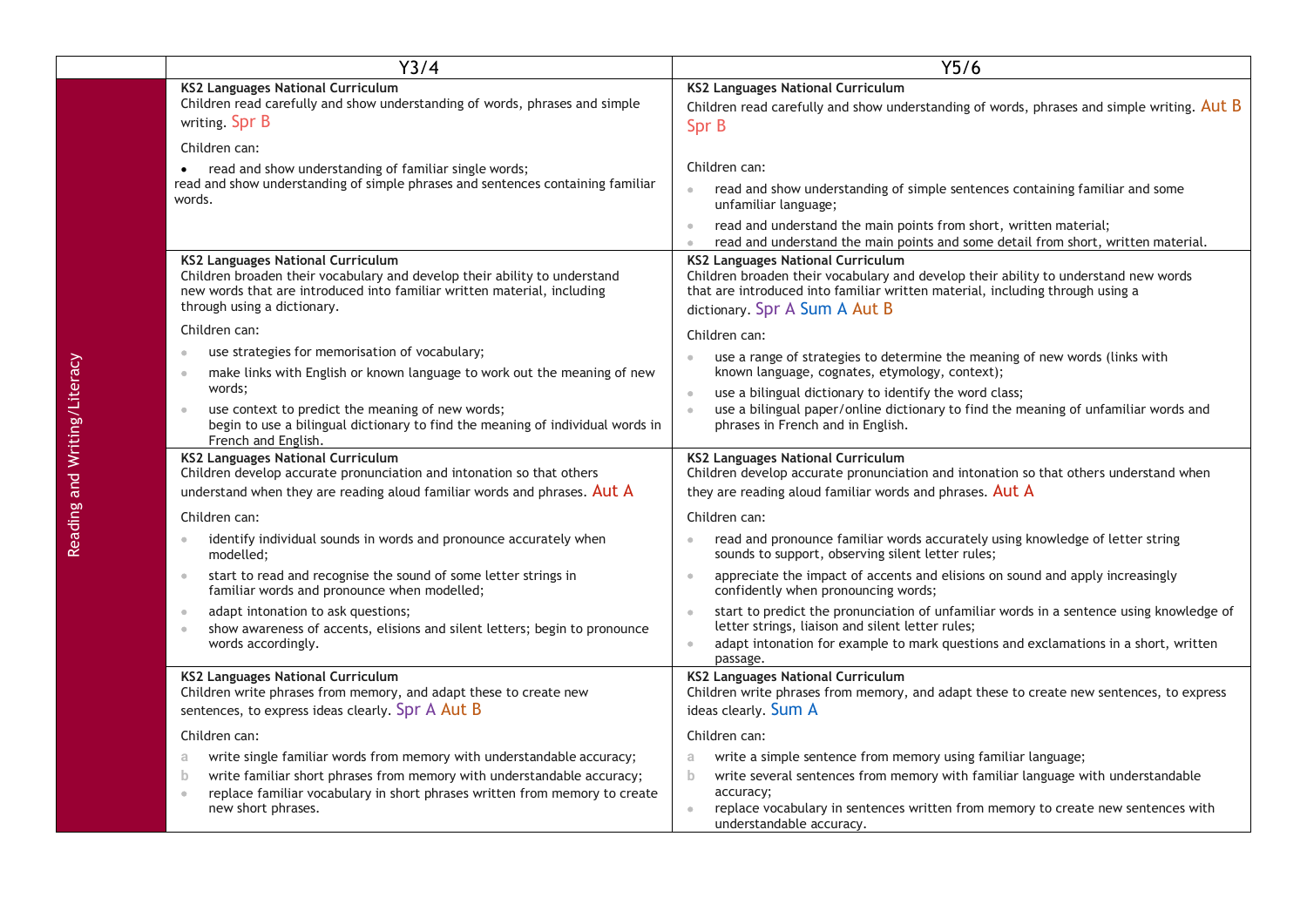| <b>KS2 Languages National Curriculum</b><br>Children describe people, places, things and actions in writing.<br>Children can:                                                                                                                                                                                                                         | <b>KS2 Languages National Curriculum</b><br>Children describe people, places, things and actions in writing. Aut A Sum A Aut B Spr<br><b>B</b> Sum B                                                                                                                                                                                                                         |
|-------------------------------------------------------------------------------------------------------------------------------------------------------------------------------------------------------------------------------------------------------------------------------------------------------------------------------------------------------|------------------------------------------------------------------------------------------------------------------------------------------------------------------------------------------------------------------------------------------------------------------------------------------------------------------------------------------------------------------------------|
| copy simple familiar words to describe people, places, things and actions<br>using a model;<br>write a simple phrase that may contain an adjective to describe people,<br>places, things and actions using a language scaffold;<br>write one or two simple sentences that may contain an adjective to<br>describe people, places, things and actions. | Children can:<br>write several simple sentences containing adjectives to describe people, places,<br>things and actions using a language scaffold;<br>manipulate familiar language to describe people, places, things and actions, maybe<br>using a dictionary;<br>use a wider range of descriptive language in their descriptions of people, places, things<br>and actions. |

|                        | Y3/4                                                                                                                                                                                                    | Y5/6                                                                                                                                                                                                                                                                                          |
|------------------------|---------------------------------------------------------------------------------------------------------------------------------------------------------------------------------------------------------|-----------------------------------------------------------------------------------------------------------------------------------------------------------------------------------------------------------------------------------------------------------------------------------------------|
|                        | KS2 Languages National Curriculum<br>Children explore the patterns and sounds of language through songs and<br>rhymes and link the spelling, sound and meaning of words. Sum A Aut B                    | KS2 Languages National Curriculum<br>Children explore the patterns and sounds of language through songs and rhymes and<br>link the spelling, sound and meaning of words. Aut A Spr A Aut B Sum B                                                                                              |
| Rhymes<br>and<br>Poems | Children can:<br>listen and identify specific words in songs and rhymes and demonstrate<br>understanding;<br>listen and identify specific phrases in songs and rhymes and demonstrate<br>understanding. | Children can:<br>listen and identify rhyming words and specific sounds in songs and rhymes;<br>follow the text of familiar songs and rhymes, identifying the meaning of words;<br>read the text of familiar songs and rhymes and identify patterns of language and link<br>sound to spelling. |
| Songs,                 | KS2 Languages National Curriculum<br>Children appreciate stories, songs, poems and rhymes in the language. Sum A<br>Sum B                                                                               | <b>KS2 Languages National Curriculum</b><br>Children appreciate stories, songs, poems and rhymes in the language. Aut A Aut B Sum<br>В                                                                                                                                                        |
| Stories,               | Children can:<br>join in with actions to accompany familiar songs, stories and rhymes;<br>join in with words of a song or storytelling.                                                                 | Children can:<br>follow the text of a familiar song or story;<br>follow the text of a familiar song or story and sing or read aloud;<br>understand the gist of an unfamiliar story or song using familiar language and sing or<br>read aloud.                                                 |